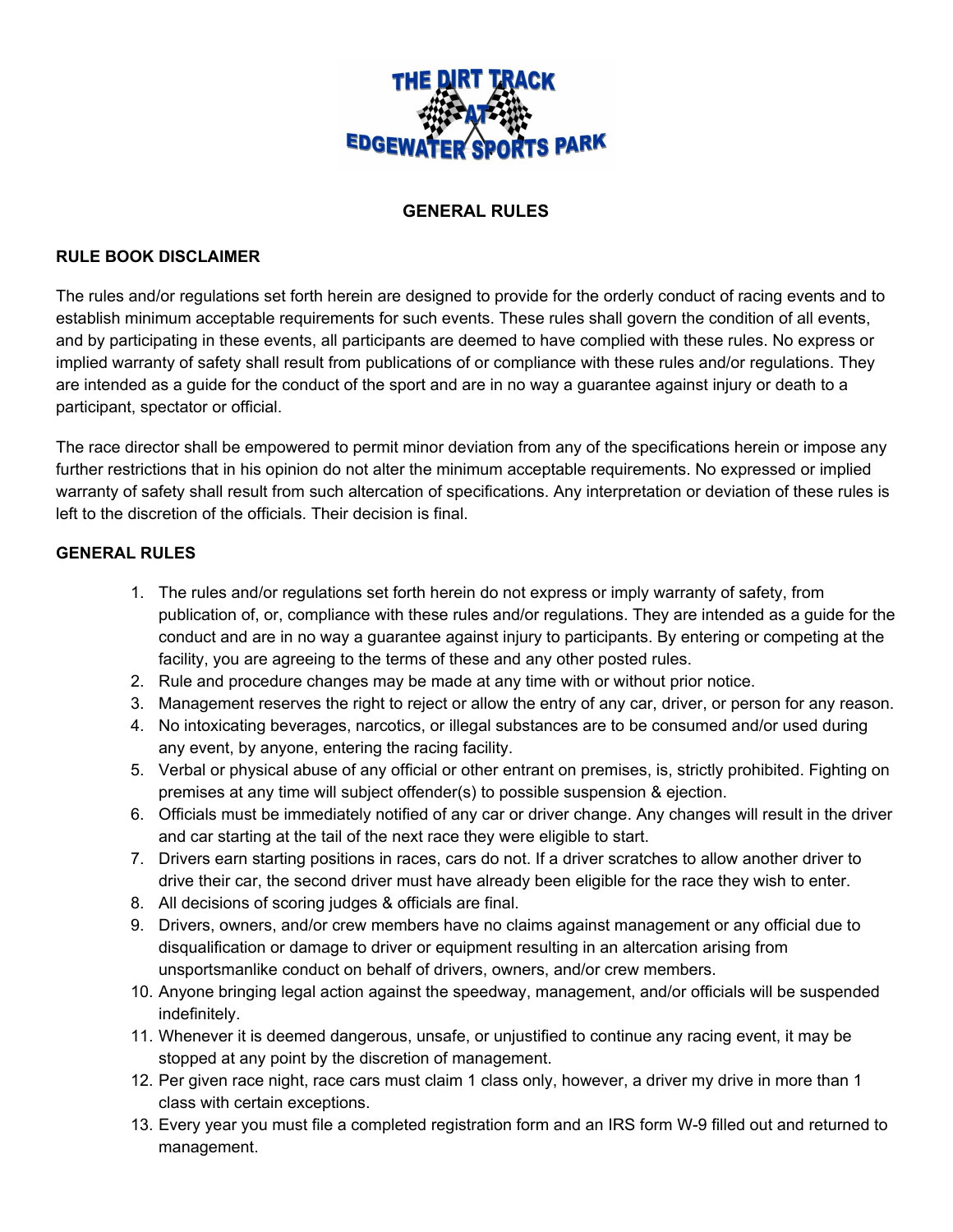- 14. All pit entrants must sign a voluntary waiver & release from liability & indemnity agreement, and pay for and receive an authorized pit pass.
- 15. Make absolutely sure you keep your authorized pit pass. In the event of a rain-out. It is the only means by which you will be allowed admittance on the rescheduled date. Your signature on pit sheets, or "don't you remember me?", Is not acceptable to gain re-admittance!
- 16. Anyone caught illegally entering pits & cannot produce an authorized pit pass will be immediately ejected from track. Management reserves the right to ask for proof of admission at any time. Management also reserves the right to pursue legal action against anyone trespassing anywhere on speedway property.
- 17. Pay-off procedure: Only owner and/or driver may pick up any prize monies. Be prepared to show a valid driver's license or some other form of I.D. If you are asked.
- 18. Prize monies left unclaimed over 45 days will become the property of The Dirt Track at Edgewater.
- 19. The management reserves the right due to inclement weather conditions and/or any unforeseen conditions, to make changes in the posted pay-off structure. You will be notified as soon as possible if this condition arises.
- 20. Raceceivers are mandatory in all divisions at all times.
- 21. A scoring transponder is required on all cars at all times.
- 22. Any ties in championship points will be considered a tie with the two(or more drivers) splitting any cash prizes evenly. Any ties for prizes or provisionals that cannot be split will be determined by coin flip held by Management.
- 23. Due to insurance regulations, 4 wheelers are only permitted in the pit and infield area. They are NOT allowed in the parking lots or any other areas of the track. Also, 4 wheelers may only be operated by persons 16 years of age or older.
- 24. Provisionals: Provisional starters may be added to certain events as decided by speedway officials. Drivers are eligible for one Speedway provisional per racing season. Once they have used their provisional start, they are not eligible for any further provisionals that season. Provisional starters will be chosen using attendance and the current point standings in that division. To be eligible for a provisional, a driver must have been present and have attempted to compete at every event, INCLUDING NON POINTS RACES, in their division during the season in question. The highest driver among eligible drivers in the point standings at the beginning of the event will be given first choice to use their provisional. If they choose not to use it, they retain the use of their provisional for another event and the provisional choice will move to the next eligible driver. In the event of a tie in points, a coin flip will determine first choice. Drivers can miss one race and still be eligible for a provisional, however, they cannot compete at another track on the same night as the event they missed. Any driver wanting to use the one race exemption to this rule must inform management at the next event after the missed event. Also, any drivers using the one race exemption will be given the option to use a provisional an an event only after all perfect attendance drivers have either used or passed on their provisional. Certain events may require modification of the provisional rules.

## **SAFETY EQUIPMENT**

Safety equipment specifications listed below are listed as a guide and are only a minimum standard. These minimum standards may not be sufficient enough to protect a driver from injury or death from some incidents. It is the responsibility of the driver, car owner, and crew to ensure that the safety equipment on the car is properly installed, working as intended, and is sufficient to protect the driver from any incidents that occur. This may include using safety equipment that goes above and beyond the minimum specifications and recommended equipment listed below.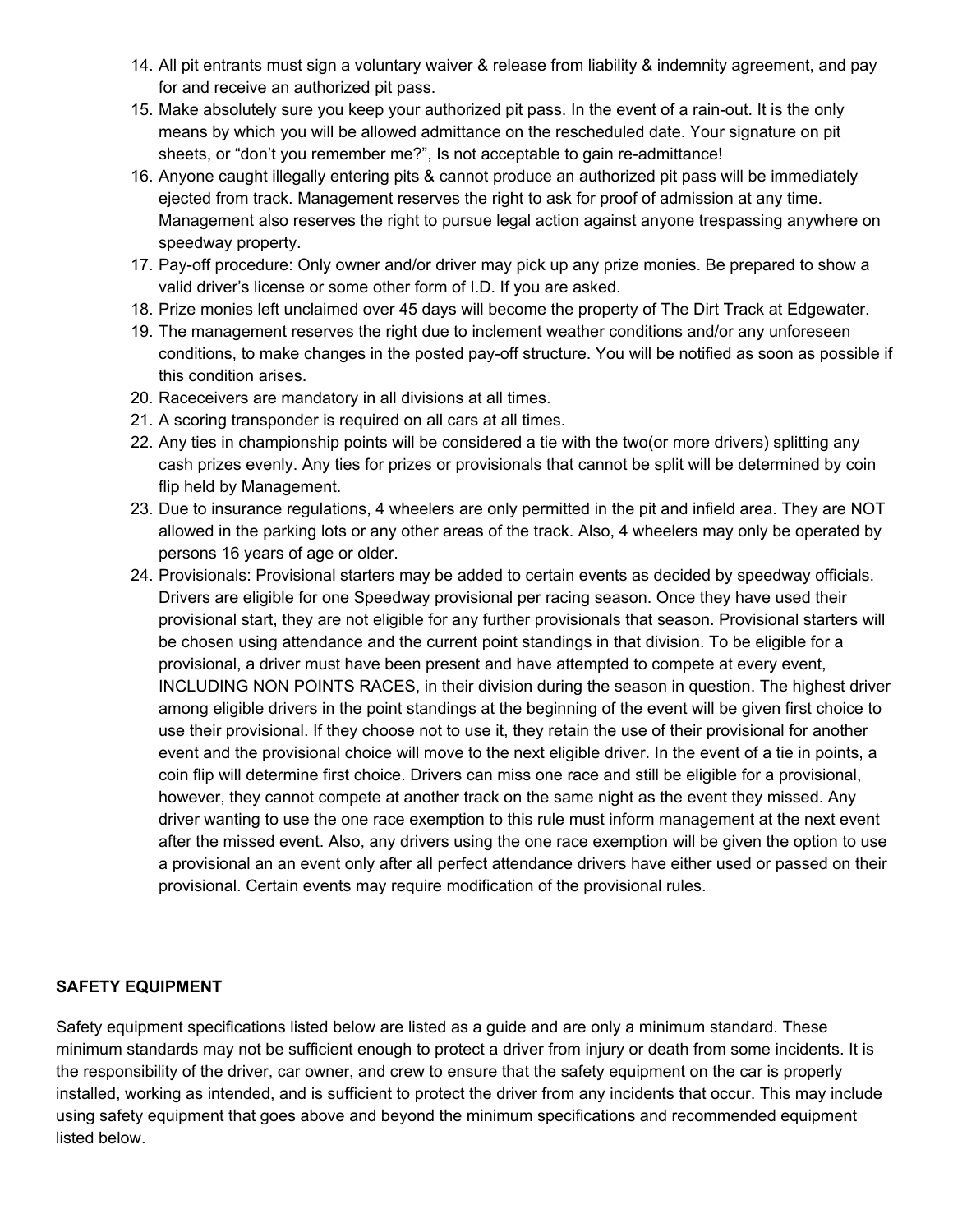### **1. Batteries:**

- 1. NO batteries to be located in the drivers' compartment/cockpit.
- 2. The battery must be securely mounted with positive fasteners and brackets.
- 3. The battery terminals must be insulated or enclosed with a non-conductive material that will prevent contact with any part of the race car should the battery become dislodged from the battery mount.
- 4. One (1) mandatory battery disconnect switch must be installed on the rear deck, behind the driver seat, in a location that is easily accessible from outside the race car. The switch must be clearly labeled with off/on direction. The switch must be directly in-line with the NEGATIVE battery cable and be capable of completely disconnecting the NEGATIVE terminal of the battery from the race car. Negative or "ground" wiring connections must not be made anywhere from the battery negative terminal to the input side of the disconnect switch. An additional battery disconnect switch within the driver's reach may also be used

### **2. Seats:**

- 1. Full containment type seats constructed of aluminum to the general design specifications of SFI 39.2 standards are highly recommended. Design should include comprehensive head surround, shoulder and torso support system, energy impact foam, and removable head foam.
- 2. Up fitting a current seat with bolt on kits will be permitted with a seat manufacturer produced kit and a base seat acceptable to the seat manufacturer. Components should include comprehensive head surround, shoulder and torso support system, energy impact foam. Must be installed in accordance to seat manufacturer's instructions.
- 3. Seats must be used as supplied and instructed by the seat manufacturer with the exception of trimming the length of the left side head surround for the purpose of egress only. If the left side head surround is trimmed to a distance that is less than the most forward surface of the drivers helmet (usually the area crossing the chin) then a left side head net meeting the SFI 37.1 must be installed with a quick release latch.
- 4. Seats must be mounted to a seat frame that is welded to the race car frame/roll cage structure. Attaching points, angles, and materials for the seat frame and mounting of the seat to the seat frame must be in accordance to the seat manufacturer's instructions.

## **3. Restraints:**

1. The use of a 5, 6 or 7 point driver restraint system certified to SFI Spec 16.1 or 16.5 is REQUIRED no exceptions. All driver restraint systems shall not be in excess of 3 years of age past the date of manufacture. The use of a 7 point driver restraint system is strongly recommended. All mounting points of the racing harness MUST be mounted properly in accordance with the manufacturer's instructions, and securely mounted to the chassis with the use of grade 5 or better hardware.

#### **4. Window Nets:**

1. Window Nets certified to SFI Spec 27.1 are highly recommended and must be mounted in accordance with the manufacturer's instructions and technical director's satisfaction.

## **5. Driver Worn Equipment:**

- 1. A helmet certified to Snell SA2010/FIA-8860, Snell SA2015/FIA-8860, SFI 31.1/2010 or SFI 31.1/2015 is REQUIRED.
- 2. A driver suit certified to SFI Spec 3.2A/5 is REQUIRED.
- 3. Gloves certified to SFI Spec 3.3/5 are REQUIRED.
- 4. Socks and Shoes certified to SFI Spec 3.3 are REQUIRED.
- 5. Head and Neck Restraint Devices/Systems are Highly Recommended
- 6. At all times during an Event (practice, qualifying, and competition), drivers must connect their helmet to a head and neck restraint device/system certified to SFI Spec 38.1. The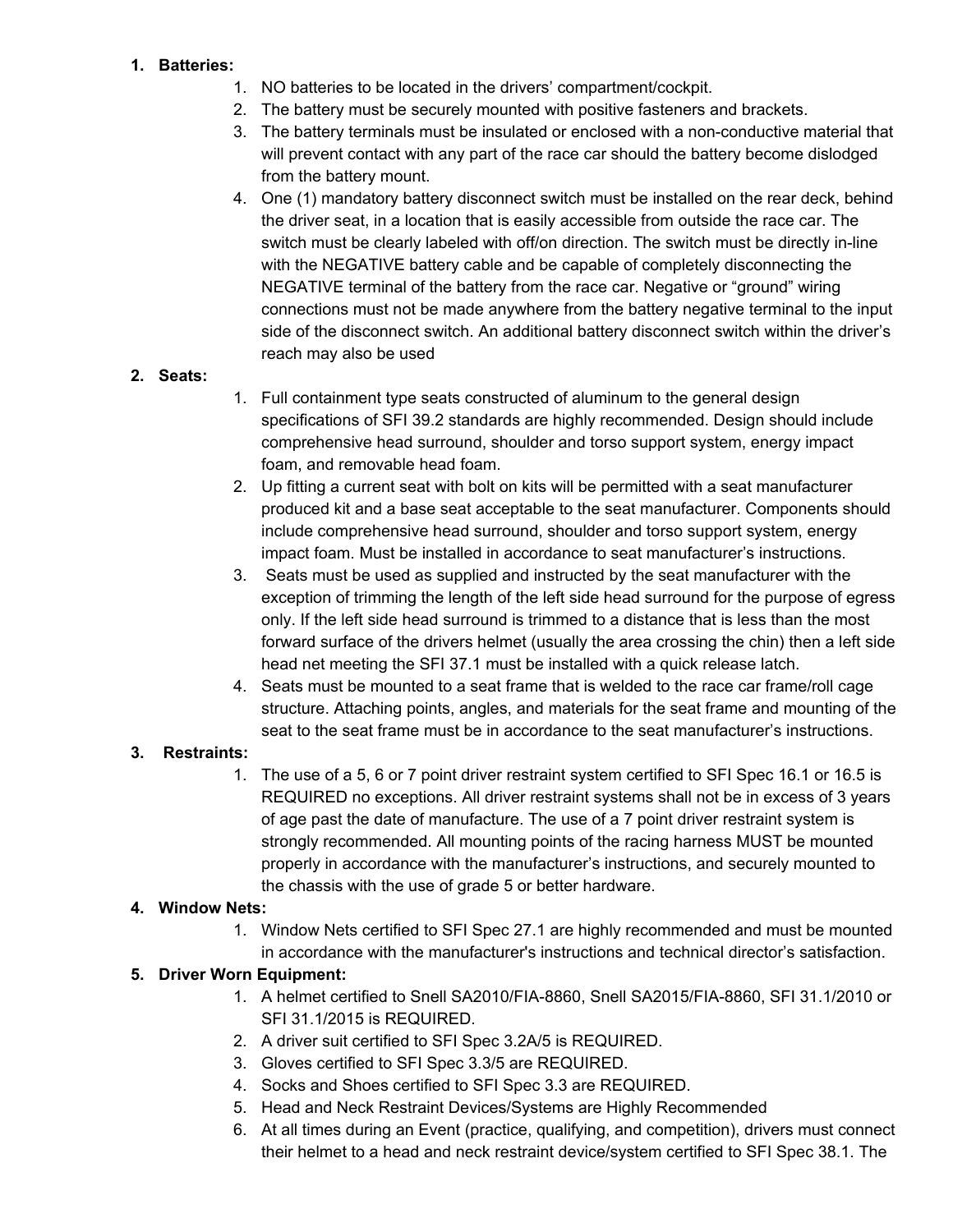device/system must display a valid SFI Spec 38.1 label. The head and neck restraint device/system, when connected, must conform to the manufacturer's mounting instructions, and must be configured, maintained and used in accordance with the manufacturer's instructions

## **6. Drive Line:**

1. A driveline "sling" is REQUIRED.

## **7. Cockpit Tubs:**

1. Eighteen (18)-gauge steel or one and one-eighth inch (1 1/8″) aluminum "cockpit tub" to protect front, sides and rear of driver is HIGHLY RECOMMENDED.

## **8. Fire Suppression:**

- 1. An in-car Fire Suppression system is Highly Recommended.
- 2. All race cars should be be equipped with a thermally deployed automatic fire suppression system. The fire suppression system will consist of a DOT approved cylinder manufactured from aluminum or steel with a capacity of ten (10) lbs. of fire extinguishing agent, steel or steel reinforced lines, and two (2) thermally activated discharge nozzles.
- 3. All systems must meet or exceed SFI 17.1 specifications.
- 4. Systems must be fully charged with ten (10) lbs. of DuPont FE-36, 3M NOVEC 1230, or Fire Aide and display a legible and valid SFI and manufacturer label depicting fire extinguishing agent, capacity, and certification date. Cylinders that or beyond useful certification date must be inspected, serviced and re-labeled by the manufacturer.
- 5. Cylinders must be mounted forward of the fuel cell. Cylinders must be securely mounted to the frame/roll cage assembly. The certification label must be unobstructed and easily accessible for inspection when the mounting is complete.
- 6. The cylinder must be connected to the nozzles with steel or steel reinforced lines.
- 7. Two (2) thermally activated nozzles must be used. One (1) nozzle must be located directly above the fuel cell in the fuel cell area and the second nozzle must be located in the driver cockpit area.
- 8. An optional manual override cable may be added to the system.
- 9. Drivers under the age of 18 are REQUIRED to have a HEAD SOCK, window net, gloves, and either a neck collar or a head and neck restraint system in addition to all other required safety equipment in place.

# **ON TRACK RULES**

- 1. Working on cars, on track, is prohibited.
- 2. No one except drivers, their cars, & track officials are allowed on track after racing begins.
- 3. Any car pitting under yellow will automatically go to the tail position.
- 4. If you stop on the track, you go to the tail. This includes the initial start. Stopping at an official under yellow flag conditions for certain safety reasons is allowed. (Note: If a Red Flag or completely blocked track situation occurs, officials reserve the right to revert to previous lap or initial start.)
- 5. Officials reserve the right to penalize drivers that either directly cause or intentionally cause a cautions. If officials determine that a driver intentionally caused a caution, officials may disqualify the driver for the night.
- 6. Any car causing 2 cautions in a single race will be black flagged.
- 7. Anything dragging or hanging on a car that is determined unsafe will cause that car to be black flagged.
- 8. You may enter the infield at any entrance. YOU MAY NOT RE-ENTER THE TRACK DURING GREEN FLAG CONDITIONS. You must wait till the next caution to re-enter the track. During "one to go" caution conditions, cars must re-enter behind the field.